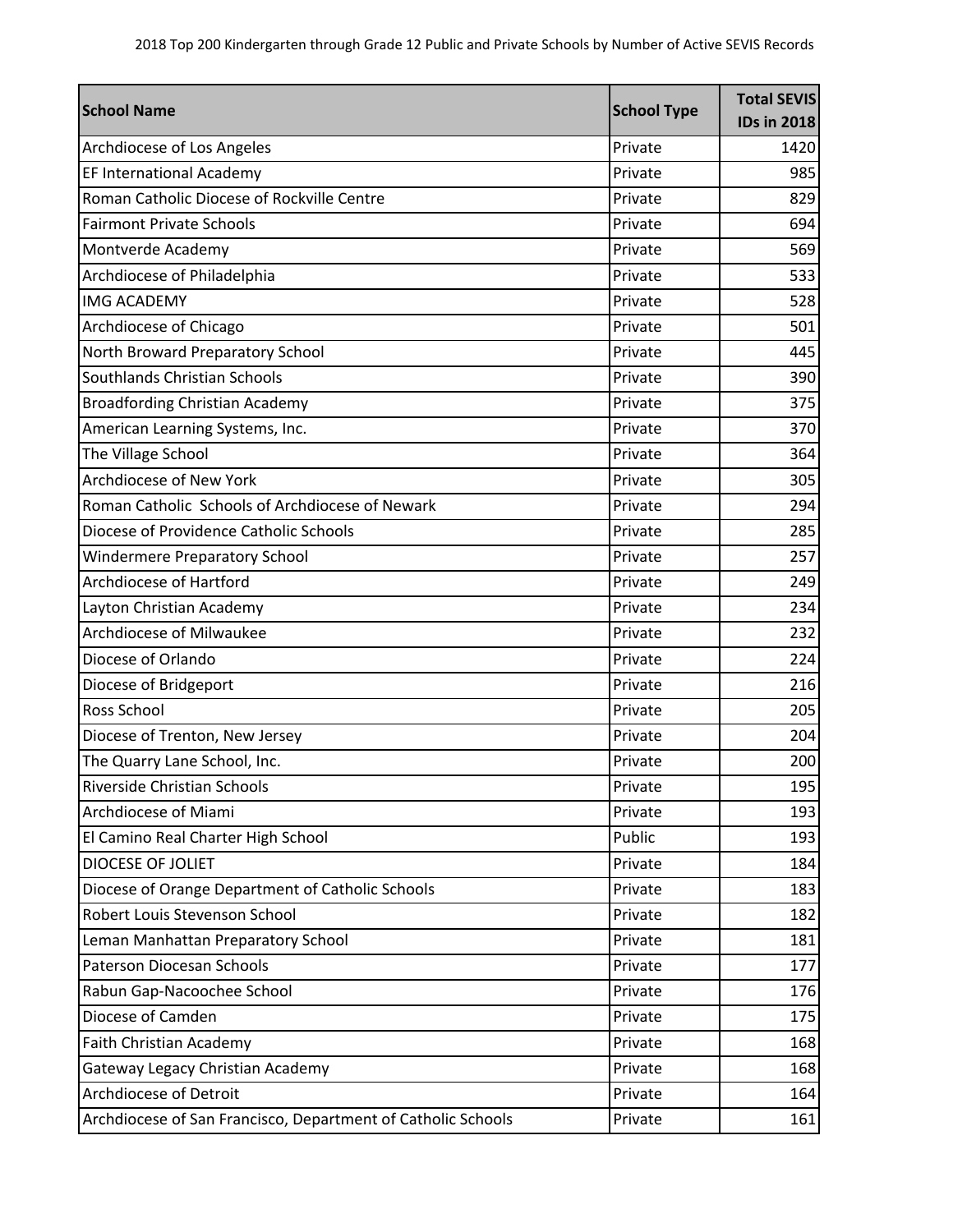| <b>Grace Christian Academy</b>                              | Private | 156 |
|-------------------------------------------------------------|---------|-----|
| Saint Andrew's School                                       | Private | 155 |
| <b>Western Christian Schools</b>                            | Private | 154 |
| <b>Valley Christian Schools</b>                             | Private | 152 |
| <b>Catholic Diocese of Richmond</b>                         | Private | 151 |
| Diocese of Arlington - Office of Catholic Schools           | Private | 150 |
| Liberty Christian Academy                                   | Private | 149 |
| Lake Shore Public Schools                                   | Public  | 148 |
| Darlington School                                           | Private | 146 |
| <b>Gulliver Schools</b>                                     | Private | 146 |
| Lancaster Mennonite School                                  | Private | 146 |
| Diocese of Salt Lake City                                   | Private | 144 |
| <b>Glendale Adventist Academy</b>                           | Private | 144 |
| The King's Academy                                          | Private | 143 |
| Southwestern Academy                                        | Private | 142 |
| <b>Wyoming Seminary College Preparatory School</b>          | Private | 141 |
| <b>Cranbrook Schools</b>                                    | Private | 140 |
| <b>Oakland Schools</b>                                      | Public  | 140 |
| <b>Bradshaw Christian School</b>                            | Private | 138 |
| Catholic School System, Diocese of Brownsville              | Private | 138 |
| Roman Catholic Diocese of Syracuse Catholic Schools         | Private | 132 |
| Tacoma Public Schools #10                                   | Public  | 131 |
| Archdiocese of Portland in Oregon                           | Private | 129 |
| <b>Bethel Baptist School</b>                                | Private | 129 |
| <b>Ribet Academy</b>                                        | Private | 129 |
| Boca Raton Preparatory School, Inc.                         | Private | 128 |
| Hawai'i Preparatory Academy                                 | Private | 128 |
| Pacific Academy                                             | Private | 128 |
| MIAMI DADE COUNTY PUBLIC SCHOOLS                            | Public  | 128 |
| San Gabriel Academy                                         | Private | 127 |
| <b>Evangel Christian School</b>                             | Private | 126 |
| Southeastern CA Conference of Seventh-day Adventist Schools | Private | 122 |
| Kent Intermediate School District                           | Public  | 121 |
| Friendship Christian School, Inc.                           | Private | 119 |
| Rocky Mount Academy                                         | Private | 119 |
| Lakeview School District                                    | Public  | 116 |
| <b>Admiral Farragut Academy</b>                             | Private | 115 |
| Andrews Osborne Academy                                     | Private | 115 |
| Sandy Spring Friends School                                 | Private | 115 |
| Diocese of Austin Catholic Schools                          | Private | 114 |
| Archdiocese of Baltimore                                    | Private | 113 |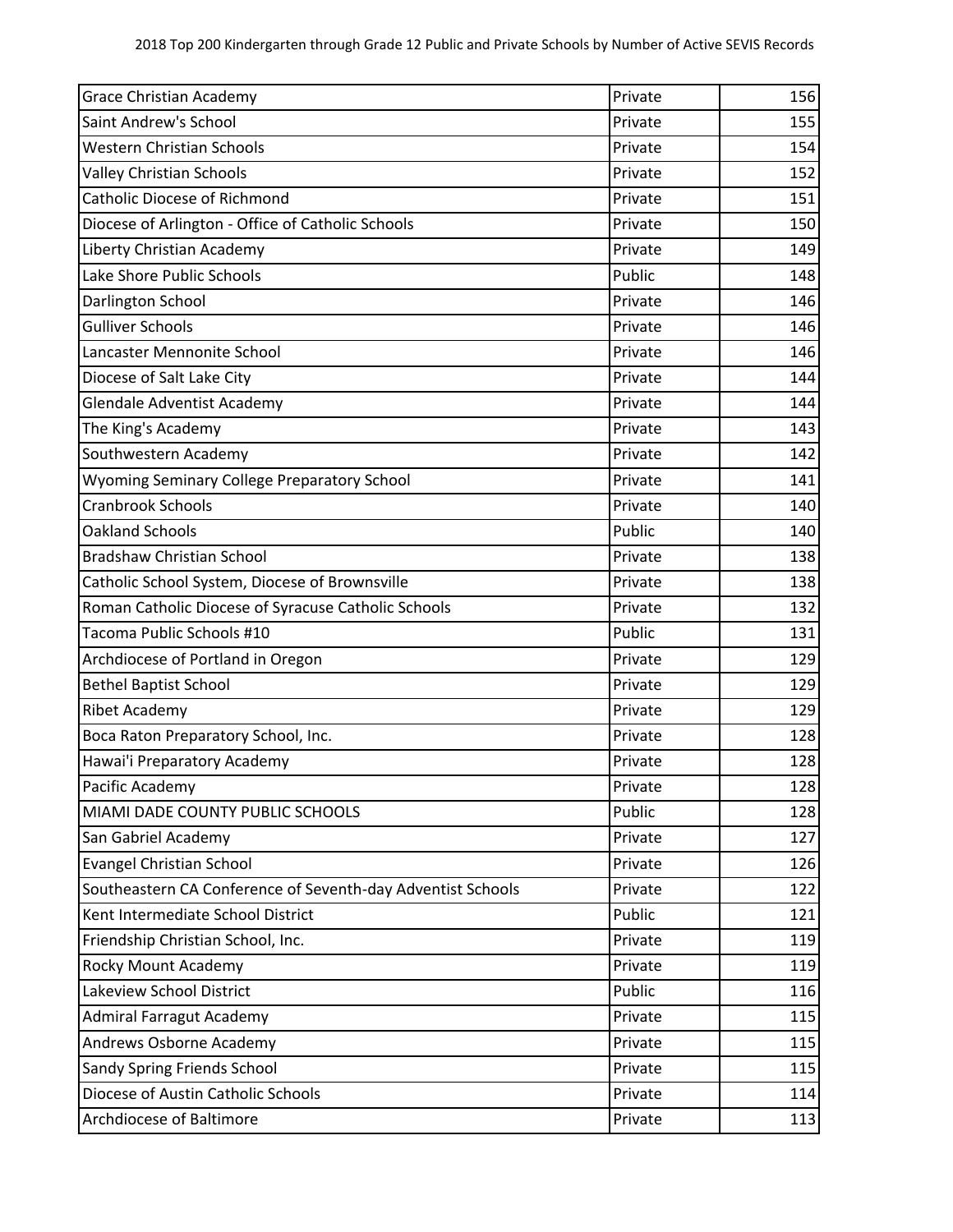| <b>Orange County Public Schools</b>                      | Public  | 112 |
|----------------------------------------------------------|---------|-----|
| <b>Bellevue Christian School</b>                         | Private | 111 |
| The International School of Minnesota                    | Private | 109 |
| <b>Redwood Christian Schools</b>                         | Private | 107 |
| Calvary Baptist School                                   | Private | 105 |
| Lake Mary Preparatory School                             | Private | 105 |
| Linfield Christian School                                | Private | 105 |
| St. Anne's-Belfield School                               | Private | 104 |
| United Christian Academy                                 | Private | 104 |
| SANTA BARBARA UNIFIED SCHOOL DISTRICT                    | Public  | 104 |
| Fremont Christian School                                 | Private | 102 |
| San Domenico School                                      | Private | 101 |
| Diocese of Fresno Education Corporation                  | Private | 100 |
| Paradise Valley Unified School District 69               | Public  | 100 |
| Anchor Bay High School                                   | Public  | 99  |
| The Sagemont School                                      | Private | 98  |
| <b>Stuart Hall</b>                                       | Private | 97  |
| <b>Bethany Christian School</b>                          | Private | 96  |
| Catholic School Department/Diocese of Sacramento         | Private | 96  |
| <b>Eastern Christian School Association</b>              | Private | 96  |
| South Hills Academy                                      | Private | 95  |
| Sierra Canyon School                                     | Private | 93  |
| Annie Wright Schools                                     | Private | 92  |
| Delphian School                                          | Private | 92  |
| Rancho Christian School                                  | Private | 91  |
| Catholic Diocese of Peoria                               | Private | 90  |
| <b>Memorial Hall School</b>                              | Private | 89  |
| <b>Rutgers Preparatory School</b>                        | Private | 89  |
| Saipan International School                              | Private | 89  |
| Capital Christian School                                 | Private | 88  |
| Archdiocese of Omaha Catholic Schools                    | Private | 87  |
| <b>Fairfax Christian School</b>                          | Private | 87  |
| Capistrano Valley Christian Schools                      | Private | 86  |
| <b>City Christian Schools</b>                            | Private | 86  |
| Victory Christian Center, Inc                            | Private | 86  |
| Diocese of Toledo                                        | Private | 85  |
| <b>Harbert Hills Academy</b>                             | Private | 85  |
| Mount Carmel School Incorporated                         | Private | 85  |
| Northern California Conference of Seventh-day Adventists | Private | 85  |
| The First Academy                                        | Private | 85  |
| <b>Rockford Christian Schools</b>                        | Private | 84  |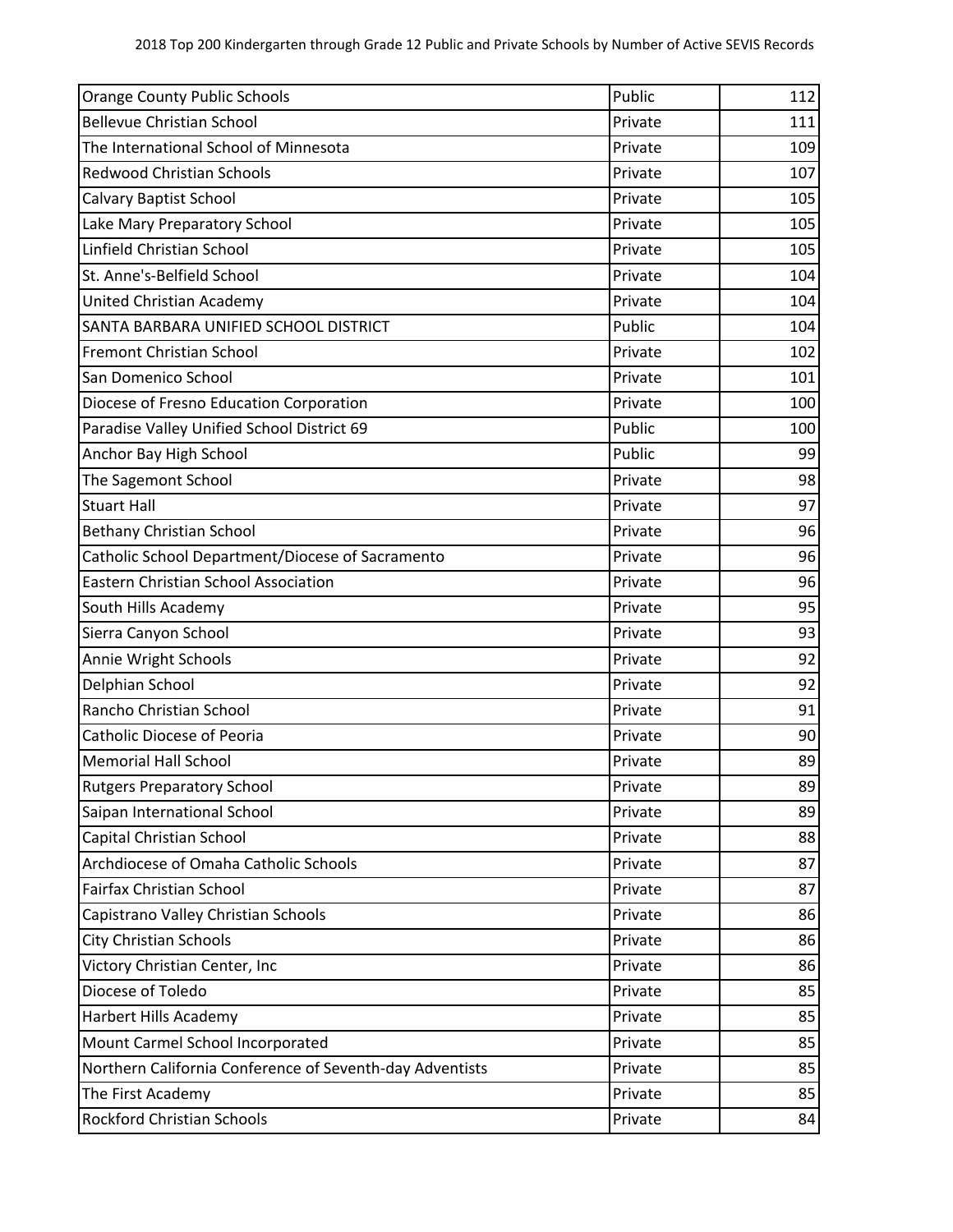| Christian Unified Schools of San Diego            | Private | 83 |
|---------------------------------------------------|---------|----|
| Ben Lippen School                                 | Private | 82 |
| Diocese of Metuchen Catholic School System        | Private | 82 |
| Archdiocese of Galveston-Houston Catholic Schools | Private | 81 |
| <b>Charles Wright Academy</b>                     | Private | 81 |
| Diocese of Wichita- Catholic Schools              | Private | 81 |
| Mid-Pacific Institute                             | Private | 81 |
| <b>Agape Christian School</b>                     | Private | 80 |
| Archdiocese of Washington Catholic Schools        | Private | 80 |
| Hamden Hall Country Day School                    | Private | 78 |
| Northstar Christian Academy                       | Private | 78 |
| Oxford School                                     | Private | 78 |
| <b>Portland Christian Schools</b>                 | Private | 78 |
| <b>Scottsdale Unified School District</b>         | Public  | 77 |
| Archdiocese of San Antonio in San Antonio, Texas  | Private | 76 |
| Valley Christian School System                    | Private | 76 |
| <b>Everest Academy</b>                            | Private | 75 |
| Christian Heritage School                         | Private | 74 |
| The Bolles School                                 | Private | 74 |
| Ann Arbor Public Schools                          | Public  | 74 |
| <b>Grace Brethren Schools</b>                     | Private | 73 |
| Diocese of Phoenix Catholic Schools               | Private | 72 |
| <b>MARANATHA CHRISTIAN SCHOOLS</b>                | Private | 72 |
| Kokomo School Corporation                         | Public  | 72 |
| <b>Eucon International School</b>                 | Private | 71 |
| Ojai Valley School                                | Private | 71 |
| <b>Redemption Christian Academy</b>               | Private | 70 |
| Rochester Community School District               | Public  | 70 |
| Christian Academy of Louisville                   | Private | 69 |
| Faith West Academy                                | Private | 69 |
| King's Schools                                    | Private | 69 |
| Milton Academy                                    | Private | 69 |
| Diocese of Fall River                             | Private | 68 |
| Archdiocese of Indianapolis                       | Private | 67 |
| Bella Vista College Preparatory School            | Private | 67 |
| Diocese of Palm Beach                             | Private | 67 |
| Diocese of St. Petersburg                         | Private | 67 |
| Lawrence Woodmere Academy                         | Private | 67 |
| <b>Village Christian Schools</b>                  | Private | 67 |
| <b>Mountain Mission School</b>                    | Private | 66 |
| Saddlebrook Preparatory School                    | Private | 66 |